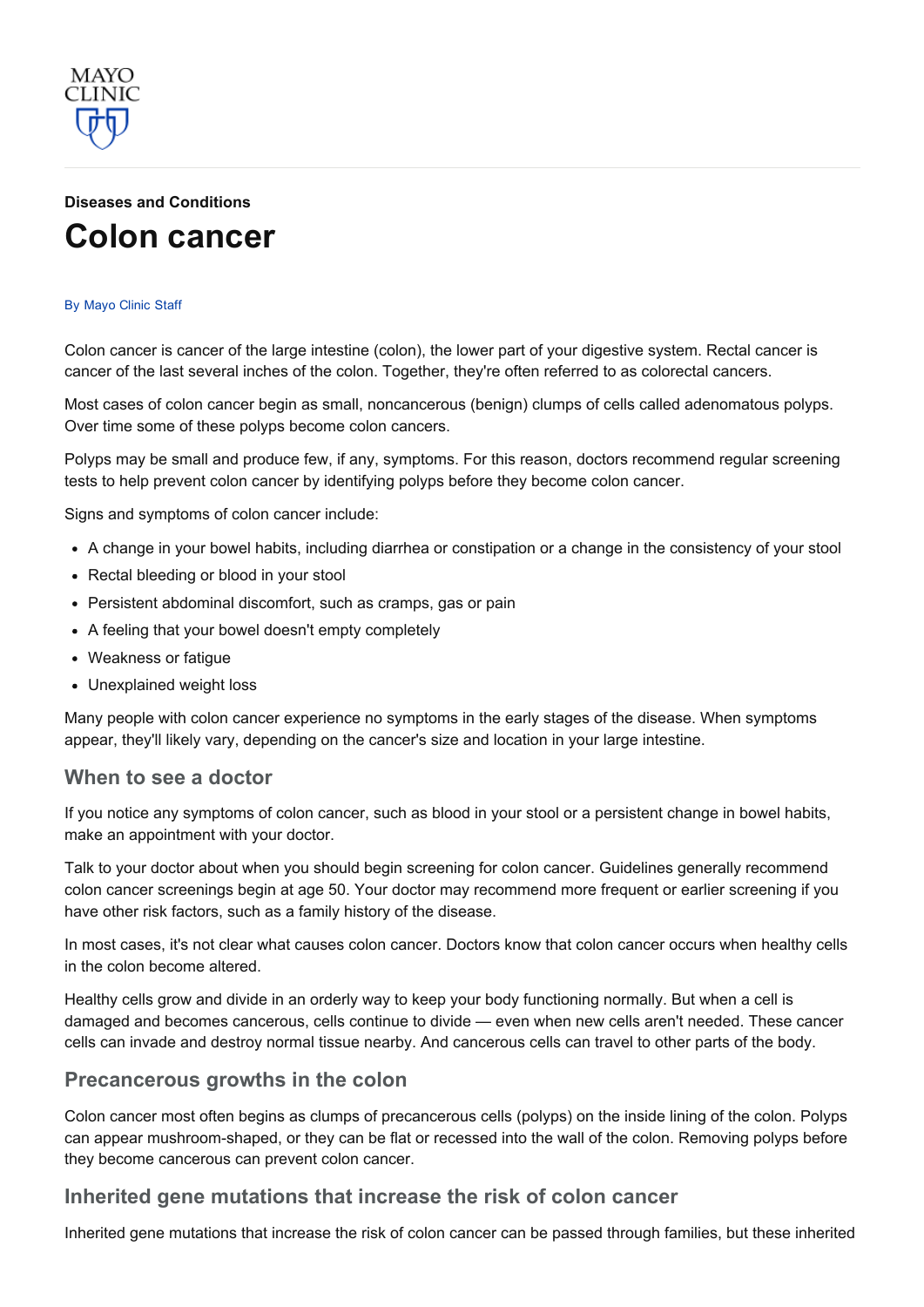genes are linked to only a small percentage of colon cancers. Inherited gene mutations don't make cancer inevitable, but they can increase an individual's risk of cancer significantly.

The most common forms of inherited colon cancer syndromes are:

- Familial adenomatous polyposis (FAP). FAP is a rare disorder that causes you to develop thousands of polyps in the lining of your colon and rectum. People with untreated FAP have a greatly increased risk of developing colon cancer before age 40.
- Hereditary nonpolyposis colorectal cancer (HNPCC). HNPCC, also called Lynch syndrome, increases the risk of colon cancer and other cancers. People with HNPCC tend to develop colon cancer before age 50.

FAP, HNPCC and other, rarer inherited colon cancer syndromes can be detected through genetic testing. If you're concerned about your family's history of colon cancer, talk to your doctor about whether your family history suggests you have a risk of these conditions.

Factors that may increase your risk of colon cancer include:

- Older age. The great majority of people diagnosed with colon cancer are older than 50. Colon cancer can occur in younger people, but it occurs much less frequently.
- African-American race. African-Americans have a greater risk of colon cancer than do people of other races.
- A personal history of colorectal cancer or polyps. If you've already had colon cancer or adenomatous polyps, you have a greater risk of colon cancer in the future.
- Inflammatory intestinal conditions. Chronic inflammatory diseases of the colon, such as ulcerative colitis and Crohn's disease, can increase your risk of colon cancer.
- Inherited syndromes that increase colon cancer risk. Genetic syndromes passed through generations of your family can increase your risk of colon cancer. These syndromes include familial adenomatous polyposis and hereditary nonpolyposis colorectal cancer, which is also known as Lynch syndrome.
- Family history of colon cancer and colon polyps. You're more likely to develop colon cancer if you have a parent, sibling or child with the disease. If more than one family member has colon cancer or rectal cancer, your risk is even greater. In some cases, this connection may not be hereditary or genetic. Instead, cancers within the same family may result from shared exposure to an environmental carcinogen or from diet or lifestyle factors.
- Low-fiber, high-fat diet. Colon cancer and rectal cancer may be associated with a diet low in fiber and high in fat and calories. Research in this area has had mixed results. Some studies have found an increased risk of colon cancer in people who eat diets high in red meat.
- A sedentary lifestyle. If you're inactive, you're more likely to develop colon cancer. Getting regular physical activity may reduce your risk of colon cancer.
- Diabetes. People with diabetes and insulin resistance may have an increased risk of colon cancer.
- Obesity. People who are obese have an increased risk of colon cancer and an increased risk of dying of colon cancer when compared with people considered normal weight.
- Smoking. People who smoke cigarettes may have an increased risk of colon cancer.
- Alcohol. Heavy use of alcohol may increase your risk of colon cancer.
- Radiation therapy for cancer. Radiation therapy directed at the abdomen to treat previous cancers may increase the risk of colon cancer.

If your doctor suspects you may have colon cancer, you'll likely be referred to specialists who treat colon cancer. You may meet with a number of specialists, including a:

- Doctor who treats digestive diseases (gastroenterologist)
- Doctor who treats cancer (oncologist)
- Doctor who removes colon cancer using surgery (surgeon)
- Doctor who uses radiation to treat cancer (radiation oncologist)

Because appointments can be brief, and because there's often a lot of ground to cover, it's a good idea to be well prepared. Here's some information to help you get ready, and know what to expect from your doctor.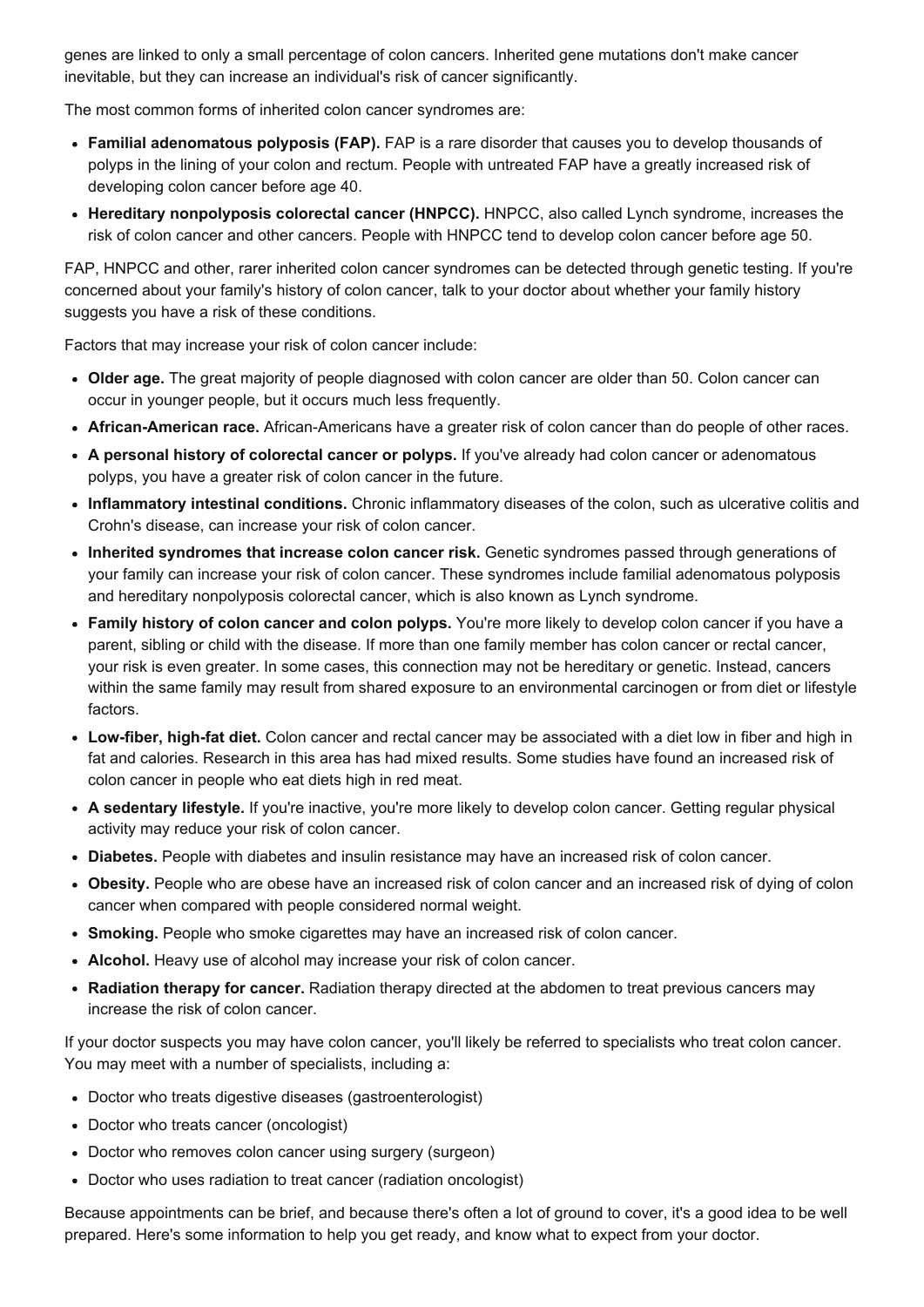### What you can do

- Be aware of any pre-appointment restrictions. At the time you make the appointment, be sure to ask if there's anything you need to do in advance, such as restrict your diet.
- Write down any symptoms you're experiencing, including any that may seem unrelated to the reason for which you scheduled the appointment.
- Write down key personal information, including any major stresses or recent life changes.
- Make a list of all medications, vitamins or supplements that you're taking.
- Consider taking a family member or friend along. Sometimes it can be difficult to take in all the information provided during an appointment. Someone who accompanies you may remember something that you missed or forgot.
- Write down questions to ask your doctor.

Your time with your doctor is limited, so preparing a list of questions will help you make the most of your time together. List your questions from most important to least important in case time runs out. For colon cancer, some basic questions to ask your doctor include:

- Where is my colon cancer located in my colon?
- What is the stage of my colon cancer?
- Can you explain my pathology report to me?
- Can I have a copy of my pathology report?
- Has my colon cancer spread to other parts of my body?
- Will I need more tests?
- What are the treatment options for my colon cancer?
- Will any of the treatments cure my colon cancer?
- What is the chance that my colon cancer will be cured?
- How much does each treatment increase my chances that my colon cancer will be cured?
- What are the potential side effects of each treatment?
- How will each treatment affect my daily life?
- Is there one treatment you feel is best for me?
- What would you recommend to a family member or friend in my same situation?
- How much time can I take to make my decision about treatment?
- Should I seek a second opinion?
- Should I see a specialist? What will that cost, and will my insurance cover it?
- Are there any brochures or other printed material that I can take with me? What websites do you recommend?
- Do my siblings or my children have an increased risk of colon cancer?

In addition to the questions that you've prepared to ask your doctor, don't hesitate to ask questions during your appointment.

### What to expect from your doctor

Your doctor is likely to ask you a number of questions. Being ready to answer them may allow time to cover other points you want to address. Your doctor may ask:

- When did you first begin experiencing symptoms?
- Have your symptoms been continuous or occasional?
- How severe are your symptoms?
- What, if anything, seems to improve your symptoms?
- What, if anything, appears to worsen your symptoms?
- Do you have a family history of colon cancer or other cancers?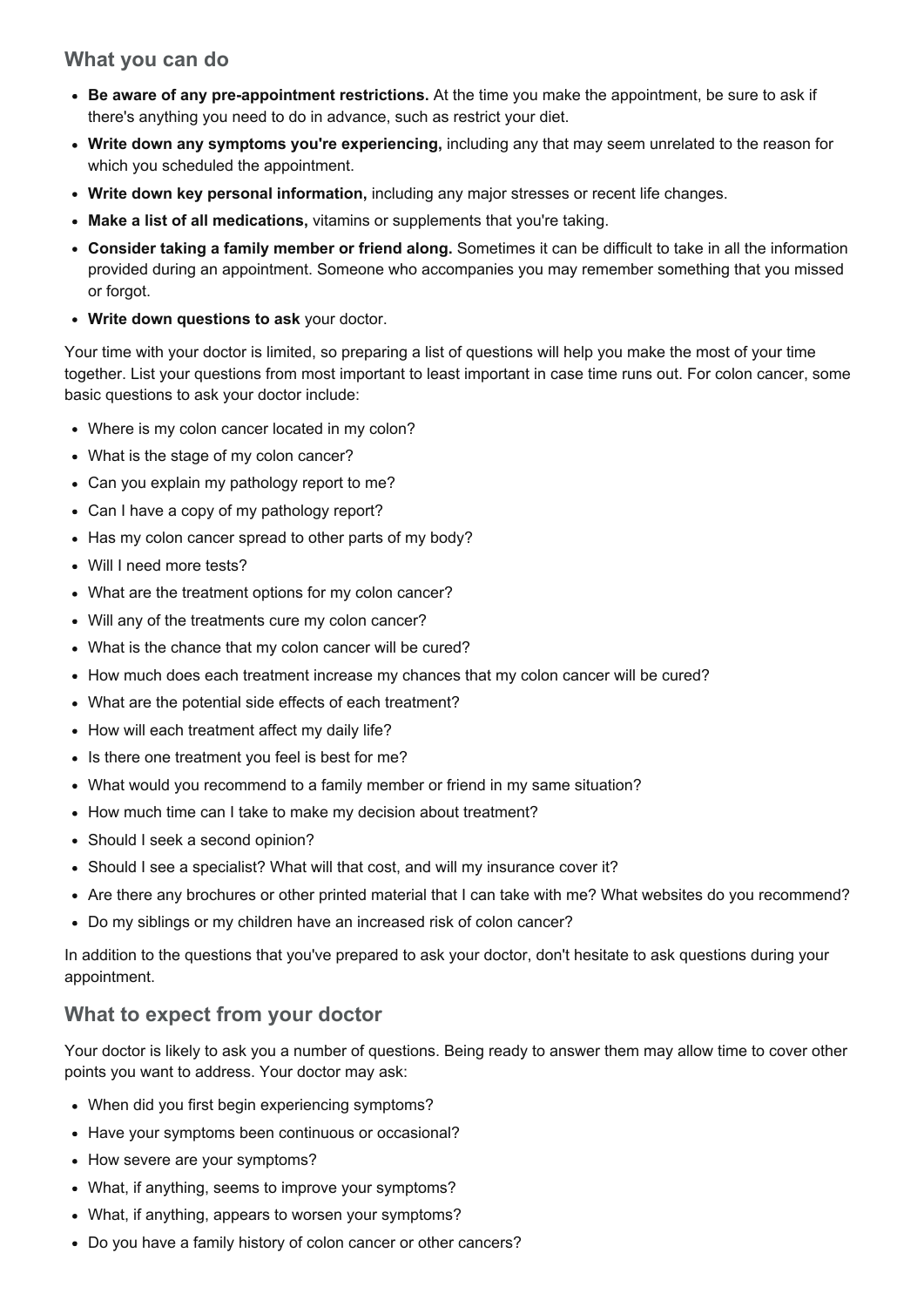# Diagnosing colon cancer

If your signs and symptoms indicate that you could have colon cancer, your doctor may recommend one or more tests and procedures, including:

- Using a scope to examine the inside of your colon. Colonoscopy uses a long, flexible and slender tube attached to a video camera and monitor to view your entire colon and rectum. If any suspicious areas are found, your doctor can pass surgical tools through the tube to take tissue samples (biopsies) for analysis.
- Using multiple CT images to create a picture of your colon. CT colonography, also called virtual colonoscopy, combines multiple CT scan images to create a detailed picture of the inside of your colon. If you're unable to undergo colonoscopy, your doctor may recommend virtual colonoscopy.

### Staging colon cancer

Once you've been diagnosed with colon cancer, your doctor will order tests to determine the extent (stage) of your cancer. Staging helps determine what treatments are most appropriate for you.

Staging tests may include imaging procedures such as abdominal and chest CT scans. In many cases, the stage of your cancer may not be determined until after colon cancer surgery.

The stages of colon cancer are:

- Stage I. Your cancer has grown through the superficial lining (mucosa) of the colon or rectum but hasn't spread beyond the colon wall or rectum.
- Stage II. Your cancer has grown into or through the wall of the colon or rectum but hasn't spread to nearby lymph nodes.
- Stage III. Your cancer has invaded nearby lymph nodes but isn't affecting other parts of your body yet.
- Stage IV. Your cancer has spread to distant sites, such as other organs for instance to your liver or lung.

The type of treatment your doctor recommends will depend largely on the stage of your cancer. The three primary treatment options are: surgery, chemotherapy and radiation.

### Surgery for early-stage colon cancer

If your cancer is small, localized in a polyp and in a very early stage, your doctor may be able to remove it completely during a colonoscopy. Larger polyps may be removed using endoscopic mucosal resection. If the pathologist determines that it's likely that the cancer was completely removed, there may be no need for additional treatment.

Polyps that can't be removed during colonoscopy may be removed using laparoscopic surgery. In this procedure, your surgeon performs the operation through several small incisions in your abdominal wall, inserting instruments with attached cameras that display your colon on a video monitor. The surgeon may also take samples from lymph nodes in the area where the cancer is located.

### Surgery for invasive colon cancer

If your colon cancer has grown into or through your colon, your surgeon may recommend a partial colectomy to remove the part of your colon that contains the cancer, along with a margin of normal tissue on either side of the cancer. Nearby lymph nodes are usually also removed and tested for cancer.

Your surgeon is often able to reconnect the healthy portions of your colon or rectum. But when that's not possible, for instance if the cancer is at the outlet of your rectum, you may need to have a permanent or temporary colostomy. This involves creating an opening in the wall of your abdomen from a portion of the remaining bowel for the elimination of body waste into a special bag. Sometimes the colostomy is only temporary, allowing your colon or rectum time to heal after surgery. In some cases, however, the colostomy may be permanent.

### Surgery for advanced cancer

If your cancer is very advanced or your overall health very poor, your surgeon may recommend an operation to relieve a blockage of your colon or other conditions in order to improve your symptoms. This surgery isn't done to cure cancer, but instead to relieve signs and symptoms, such as bleeding and pain.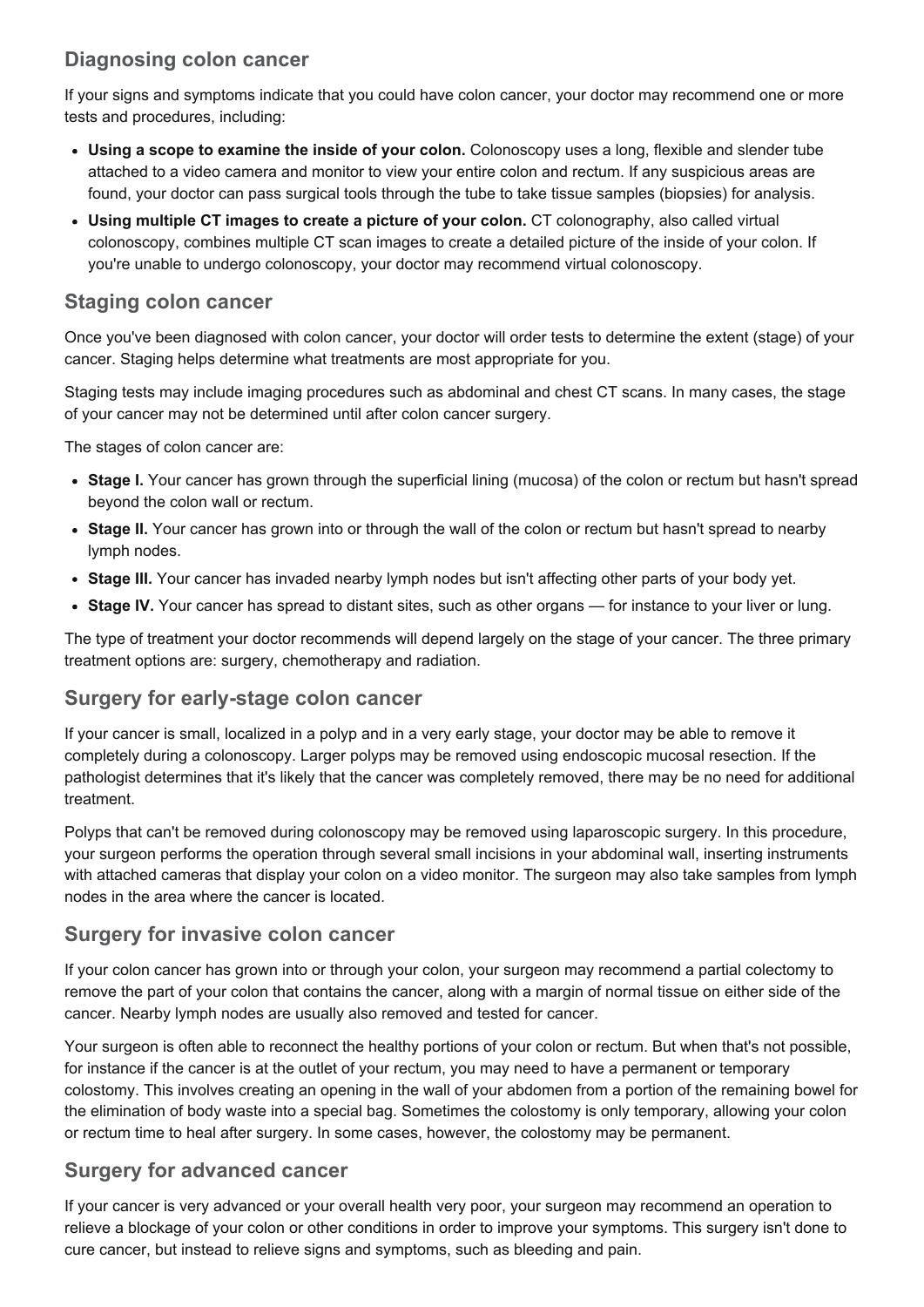In specific cases where the cancer has spread only to the liver and if your overall health is otherwise good, your doctor may recommend surgery to remove the cancerous lesion from your liver. Chemotherapy may be used before or after this type of surgery. This treatment may improve your prognosis.

### **Chemotherapy**

Chemotherapy uses drugs to destroy cancer cells. Chemotherapy for colon cancer is usually given after surgery if the cancer has spread to the lymph nodes. In this way, chemotherapy may help reduce the risk of cancer recurrence.

Chemotherapy can also be given to relieve symptoms of colon cancer that has spread to other areas of the body. Chemotherapy may be used before surgery to shrink the cancer before an operation. In people with rectal cancer, chemotherapy is typically used along with radiation therapy.

### Radiation therapy

Radiation therapy uses powerful energy sources, such as X-rays, to kill cancer cells that might remain after surgery, to shrink large tumors before an operation so that they can be removed more easily, or to relieve symptoms of colon cancer and rectal cancer.

Radiation therapy is rarely used in early-stage colon cancer, but is a routine part of treating rectal cancer, especially if the cancer has penetrated through the wall of the rectum or traveled to nearby lymph nodes. Radiation therapy, usually combined with chemotherapy, may be used after surgery to reduce the risk that the cancer may recur in the area of the rectum where it began.

# Targeted drug therapy

Drugs that target specific defects that allow cancer cells to grow are available to people with advanced colon cancer, including bevacizumab (Avastin), cetuximab (Erbitux), panitumumab (Vectibix) and regorafenib (Stivarga). Targeted drugs can be given along with chemotherapy or alone. Targeted drugs are typically reserved for people with advanced colon cancer.

Some people are helped by targeted drugs, while others are not. Researchers are working to determine who is most likely to benefit from targeted drugs. Until then, doctors carefully weigh the limited benefit of targeted drugs against the risk of side effects and the expensive cost when deciding whether to use these treatments.

No complementary or alternative treatments have been found to cure colon cancer.

Alternative treatments may help you cope with a diagnosis of colon cancer. Nearly all people with cancer experience some distress. Common signs and symptoms of distress after your diagnosis might include sadness, anger, difficulty concentrating, difficulty sleeping and loss of appetite. Alternative treatments may help redirect your thoughts, at least temporarily, to give you some relief.

Alternative treatments that may help relieve distress include:

- Art therapy
- Dance or movement therapy
- Exercise
- Meditation
- Music therapy
- Relaxation exercises

Your doctor can refer you to professionals who can help you learn about and try these alternative treatments. Tell your doctor if you're experiencing distress.

A cancer diagnosis can be emotionally challenging. In time, each person learns to cope in his or her own way. Until you find what works for you, you might try to:

• Know what to expect. Learn enough about your cancer to feel comfortable making treatment decisions.

Ask your doctor to tell you the type and stage of your cancer, as well as your treatment options and their side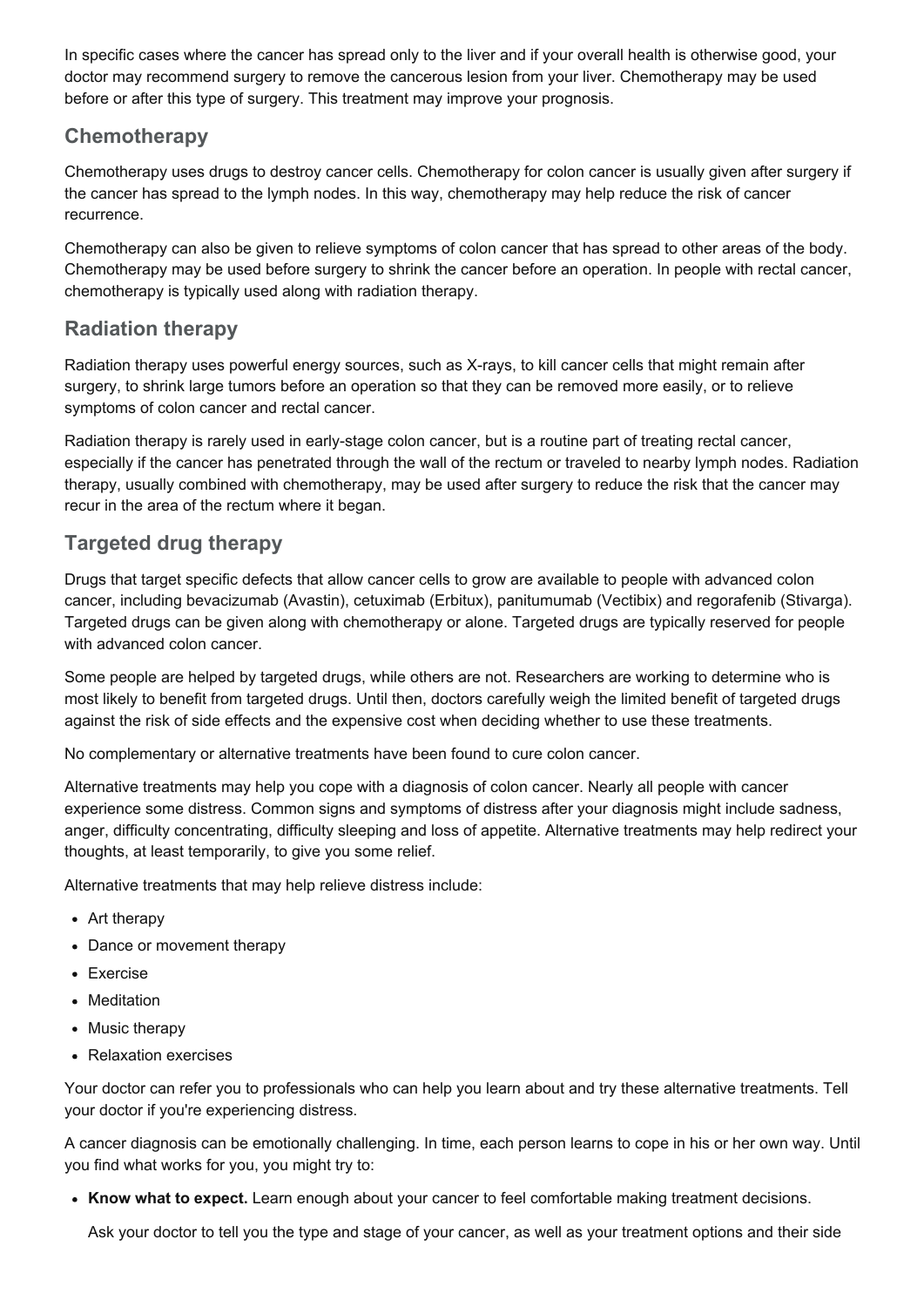effects. The more you know, the more confident you'll be when it comes to making decisions about your own care. Look for information in your local library and on reliable websites.

- Keep friends and family close. Keeping your close relationships strong will help you deal with your cancer. Friends and family can provide the practical support you'll need, such as helping take care of your house if you're in the hospital. And they can serve as emotional support when you feel overwhelmed by cancer.
- Find someone to talk with. Find a good listener who is willing to listen to you talk about your hopes and fears. This may be a friend or family member. The concern and understanding of a counselor, medical social worker, clergy member or cancer support group also may be helpful.

Ask your doctor about support groups in your area. Or check your phone book, library or a cancer organization, such as the National Cancer Institute or the American Cancer Society.

People with an average risk of colon cancer can consider screening beginning at age 50. But people with an increased risk, such as those with a family history of colon cancer, should consider screening sooner. African-Americans and American Indians may consider beginning colon cancer screening at age 45.

Several screening options exist — each with its own benefits and drawbacks. Talk about your options with your doctor, and together you can decide which tests are appropriate for you.

#### Make lifestyle changes to reduce your risk

You can take steps to reduce your risk of colon cancer by making changes in your everyday life. Take steps to:

- Eat a variety of fruits, vegetables and whole grains. Fruits, vegetables and whole grains contain vitamins, minerals, fiber and antioxidants, which may play a role in cancer prevention. Choose a variety of fruits and vegetables so that you get an array of vitamins and nutrients.
- Drink alcohol in moderation, if at all. If you choose to drink alcohol, limit the amount of alcohol you drink to no more than one drink a day for women and two for men.
- Stop smoking. Talk to your doctor about ways to quit that may work for you.
- Exercise most days of the week. Try to get at least 30 minutes of exercise on most days. If you've been inactive, start slowly and build up gradually to 30 minutes. Also, talk to your doctor before starting any exercise program.
- Maintain a healthy weight. If you have a healthy weight, work to maintain your weight by combining a healthy diet with daily exercise. If you need to lose weight, ask your doctor about healthy ways to achieve your goal. Aim to lose weight slowly by increasing the amount of exercise you get and reducing the number of calories you eat.

### Colon cancer prevention for people with a high risk

Some treatments, including medications and surgery, have been found to reduce the risk of precancerous polyps or colon cancer. However, not enough evidence exists to recommend these medications to people who have an average risk of colon cancer. If you have an increased risk of colon cancer, discuss the benefits and risks of these preventive treatments with your doctor:

- Aspirin. Some evidence links a reduced risk of polyps and colon cancer to regular aspirin use. However, studies of low-dose aspirin or short-term use of aspirin haven't found this to be true. It's likely that you may be able to reduce your risk of colon cancer by taking large doses of aspirin over a long period of time. But using aspirin in this way carries a risk of side effects, such as gastrointestinal bleeding and ulcers.
- Celecoxib (Celebrex). Celecoxib and other drugs known as COX-2 inhibitors provide pain relief. Some evidence suggests COX2 drugs can reduce the risk of precancerous polyps in people who've been diagnosed with these polyps in the past. But COX-2 drugs carry a risk of heart problems, including heart attack. Two COX-2 inhibitor drugs were removed from the market because of these risks.
- Surgery to prevent cancer. In cases of rare, inherited syndromes such as familial adenomatous polyposis, or inflammatory bowel disease such as ulcerative colitis, your doctor may recommend removal of your entire colon and rectum in order to prevent cancer from occurring.

#### **References**